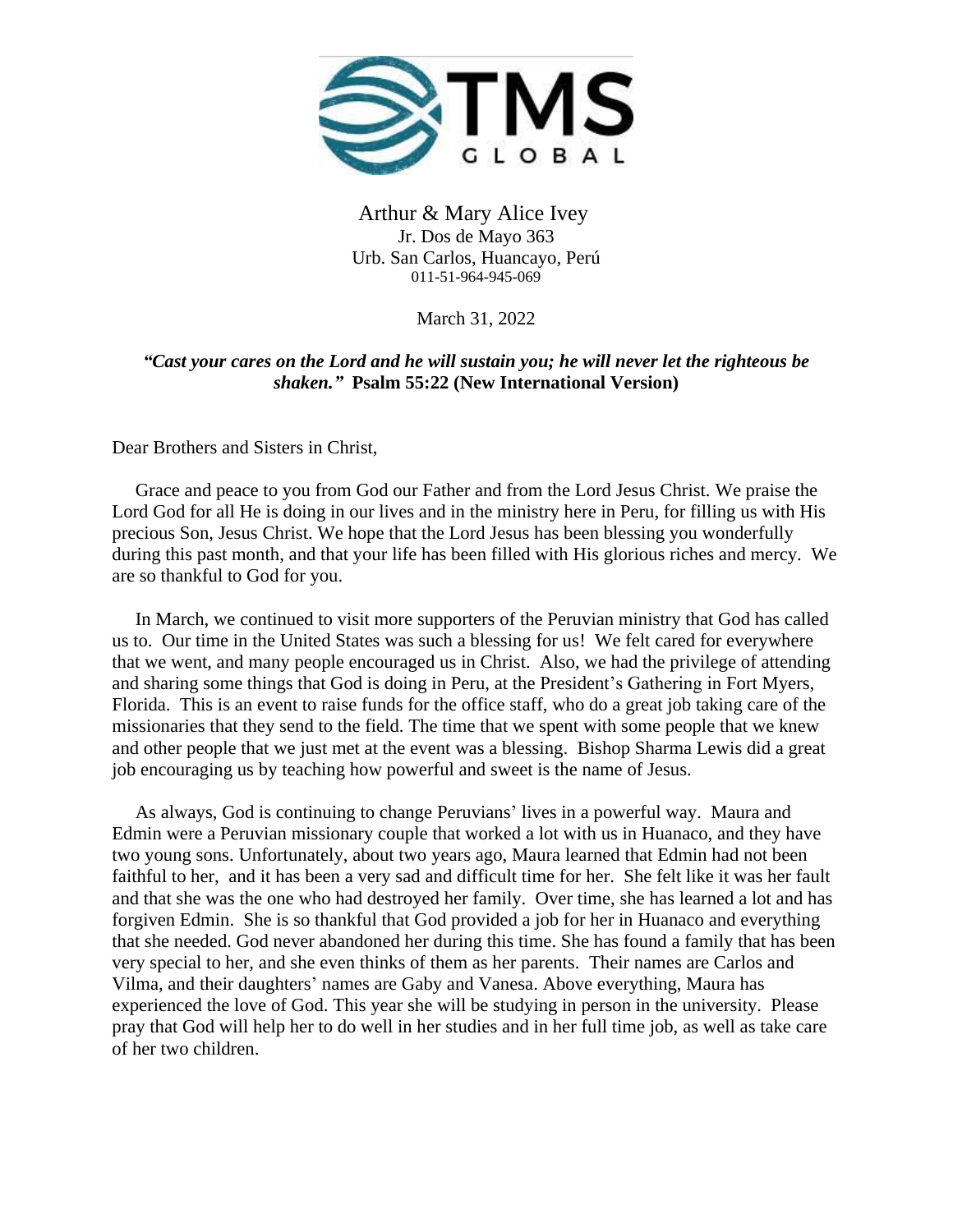

Maura

 The Peruvians continue to work hard sharing the gospel of the Lord Jesus Christ. The Bible studies that Beto teaches and some of the devotions that were written are now in an audio form on the website, using Spotify. The online discipleship groups continue to meet weekly, and there are an average of about ninety to one hundred and ten people meeting together at different times. The group that is studying how to lead inductive Bible studies is studying Malachi, and the other groups are studying the gospel of Mark, the gospel of John, or the Acts of the Apostles.

 It is great that more discipleship groups are now able to meet in person! Even the prayer group met a couple of times in March in this way. Also, there was a three day leadership workshop on how to use the inductive Bible study method and how to lead small groups, that was conducted with twelve participants. In addition, Beto and Darwin visited the brothers and sisters in the San Lorenzo Church in Jauja. They especially enjoyed encouraging Rosario, who is leading discipleship in the church, and the new pastor of the church, Ricardo.



Inductive Bible Study Participants: (Left to right) Yolanda, Alfonso, Carmen, Duglas, Darwin, María, Emilia, Iraida, Fátima, Carlos, Sara y Milagros.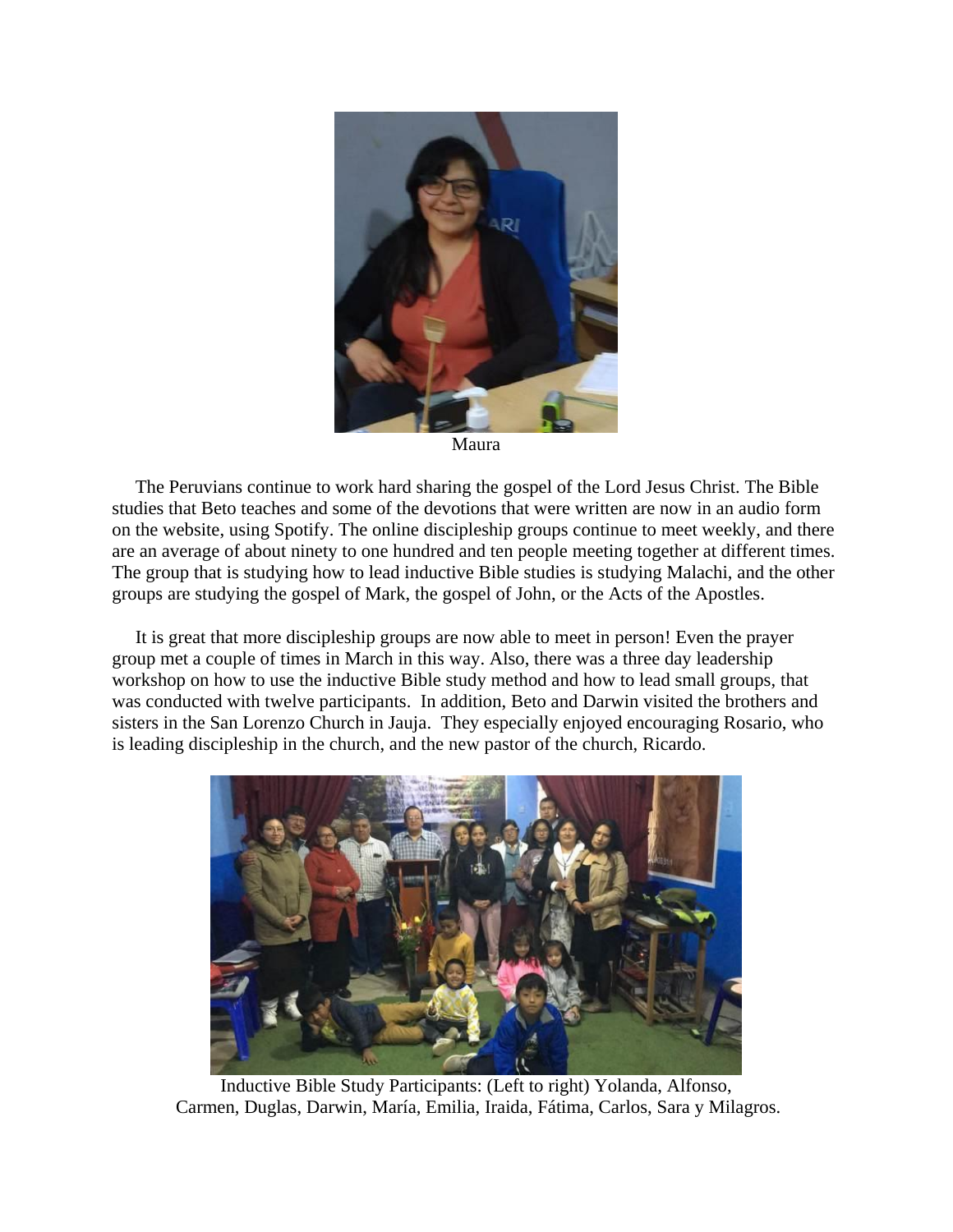The crops on the farm are continuing to grow well. There was a small chocolate bean harvest this month, and the next four weeks there should be a bigger harvest, because the plants have a lot of pods developing on them. The cost of the chocolate bean at the market is about 8.45 soles per kilo, up from 6.20 soles per kilo. The current price is about 2.32 dollars per kilo.

 The farm team has been maintaining the coffee and has installed the pulping machine and washing basins for the next harvest. Besides that, they have arranged a place to dry the coffee near the washing area. They are hoping that the first harvests of coffee will begin in the middle of April. The price of the coffee in the market is fluctuating between ten to twelve soles, which is 2.73 to 3.29 dollars per kilo.

 The banana plants have been growing well, and in April the undergrowth will be cut from the plants, so that they will continue growing well.

## **Prayer Requests and Praises for April**

1. Please pray for David Vargas, who is one of the Peruvian leaders. He married Yulia, a young lady from Ukraine, several years ago and was living and ministering in Ukraine. Recently they returned to Peru to visit David's parents so they could get to know their granddaughters. Their two daughters are Franchesca and Kate. Yulia's mother and sister also traveled with them. They are now unable to travel back to Ukraine because of the war, and they are staying in Lima. Please pray that God will provide all their needs during this time and that they will be able to go back to Ukraine in God's timing.



Left to right: David, Fanchesca, Kate, Julia, Alona, and Liubov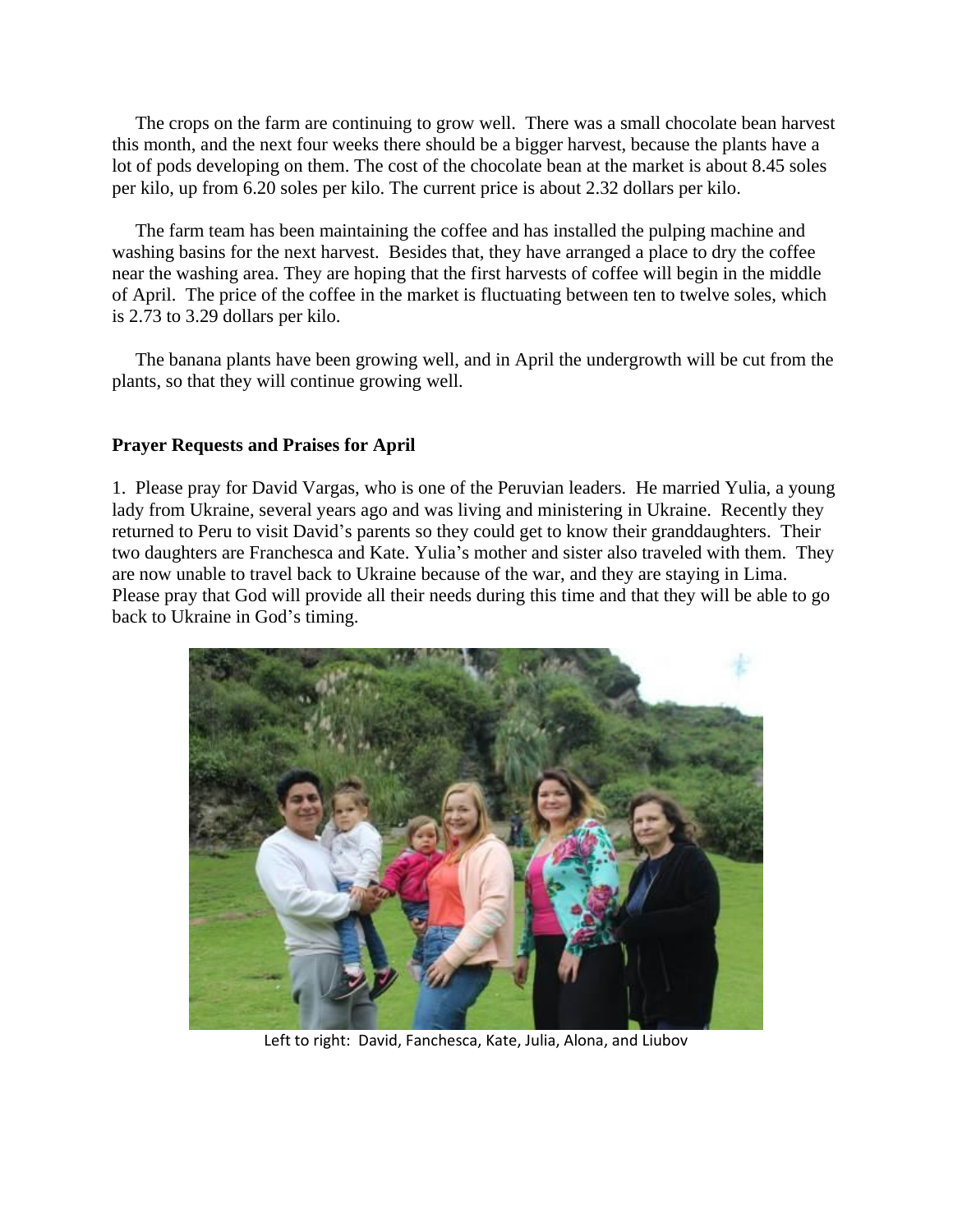2. We will be going back to Peru April  $6<sup>th</sup>$ . There are a lot of protests throughout the country, and many of the highways are being blocked by these protestors. Please pray for protection as we travel and that we will be able to get to Huancayo without any problems.

3. In addition to his left eye, please pray that Jesus will heal Arthur's right knee and his hernia, both of which showed up during his last farm trip in October. Also, pray that he will be able to get the medical care that he needs as soon as possible, once we get back to Peru.

4. Please pray that God will give strength to Lúcio, Marcos, Jorge, and Manuel as they continue to work on the farm taking care of the chocolate beans, coffee, and bananas, and for Beto who oversees the entire endeavor.

5. Please pray for God's wisdom and discernment for Ricardo, the new pastor at San Lorenzo, and Rosario, who is leading discipleship groups at this church and seven other church plants.

 Please be in prayer for each one of our workers and for each one of the ministries and projects, the discipleship ministry, the evangelism and church planting ministry, the prayer ministry, and the work to self-sustain these ministries. Please pray for the leaders of the churches in Peru, and for their spiritual protection and growth in the Lord Jesus. Also be in prayer for Martin and Tracy Reeves, Tim and Jennifer Goshorn, and their families. All are missionaries with TMS Global that currently work in Peru. Please pray for our safety as we travel, and that we will boldly speak God's Word wherever we go.

 We pray that Jesus will continue to give you hope to live each day for Him, and we also pray that God is drawing you closer and closer to Him every day. God bless you. We love you.

Yours in Christ,

Attheward Mary alice

Arthur and Mary Alice Ivey TMS Global Missionaries to Peru

P.S. We praise the Lord Jesus for providing through each and every one of you during the year. As you may be aware, we are responsible for raising not only our own support, but the funds necessary to support the entire ministry here in Peru. We are working on raising funds for the Peru portion of the ministry for 2022 which is \$69,000. Thanks to your generous gifts, we have received 29.5% of this need. Any financial help you could give us, either in a onetime gift or monthly support, would be appreciated. Monthly gifts of \$50.00, \$100.00, or more are very helpful. Really, no amount is too small. Please pray that we can raise the necessary level so we don't have to reduce the ministries in the future. If you feel led to help financially support the Peru ministry, you can give using the following link:

<https://tms-global.org/give>